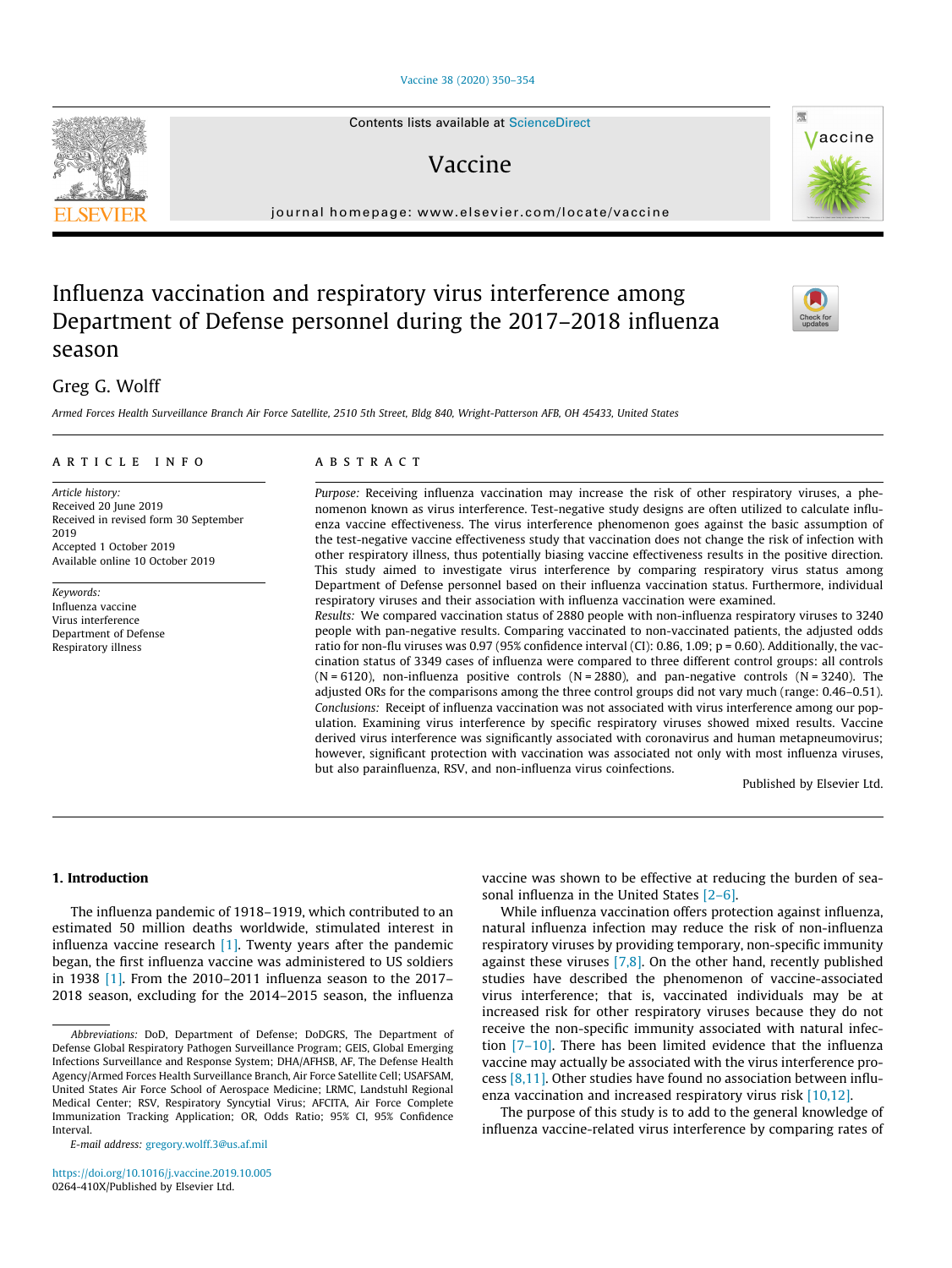non-influenza respiratory viruses to negative laboratory tests, and comparing vaccination status of influenza positive cases to controls among Department of Defense (DoD) personnel. The DoD provides a unique population for vaccination studies as mandatory vaccination against influenza is required by the DoD for all Active Duty and Reserve Component personnel [\[13\].](#page-4-0) This study aims to examine the relationship between specific respiratory viruses and influenza vaccination. The protocol for this study was reviewed and approved as exempt by the Air Force Research Laboratory Institutional Review Board.

# 2. Materials and methods

The Department of Defense Global Respiratory Pathogen Surveillance Program (DoDGRS) is a DoD-wide program established by the Global Emerging Infections Surveillance and Response System (GEIS). The program was founded in 1997 as an influenza-only surveillance program. In the 2013–2014 influenza season the program added respiratory Film Array for flu negative samples and began identifying other respiratory pathogens. Starting in the 2017–2018 influenza season, the program added Luminex Film Array capabilities to test for respiratory pathogens, and became known as DoDGRS. The Defense Health Agency/Armed Forces Health Surveillance Branch – Air Force Satellite Cell (DHA/ AFHSB – AF) and United States Air Force School of Aerospace Medicine (USAFSAM) manage the surveillance program that includes global surveillance among DoD beneficiaries at 79 sentinel sites (including deployed locations) and many non-sentinel sites. Laboratory testing completed at USAFSAM and Landstuhl Regional Medical Center (LRMC) included multiplex PCR respiratory pathogen panels (including: adenovirus, Chlmydia pneumoniae, coronavirus, human bocavirus, human metapnumovirus, Mycoplasma pneumoniae, parainfluenza, respiratory syncytial virus (RSV), rhinovirus/enterovirus, and co-infections) [\[14,15\]](#page-4-0), viral culture detecting influenza and other respiratory viruses, and influenza A/B subtyping via PCR [\[16,17\].](#page-4-0) Vaccination status was derived from both the Air Force Complete Immunization Tracking Application (AFCITA), a United States Air Force database containing vaccination-related data, and from surveys given to those submitting respiratory samples. If the patient had an influenza vaccination record in AFCITA for the 2017–2018 influenza season, or answered yes to being vaccinated during the season on their survey, they were identified as vaccinated. Patients who were not vaccinated for the season or who were vaccinated less than 14 days prior to specimen submittal were classified as unvaccinated.

All people submitting a respiratory specimen to the DoDGRS for the 2017–2018 influenza season were eligible for the study. The influenza season began 1 October 2017 and ended 29 September 2018. Those who submitted a sample and only tested positive for Chlamydia pneumoniae and/or Mycoplasma pneumoniae were excluded because these illnesses are bacteriological in nature, not viral. People with influenza and non-influenza coinfections were excluded because they could not be uniquely classified as either influenza or non-influenza respiratory virus. Individuals with multiple specimens collected during the season were also removed from the study as they could have had multiple different viruses over the season. Specimens where neither vaccination status could be obtained via databases nor a questionnaire was completed were excluded because vaccination status could not be confirmed. Subjects who were ill before receiving vaccination were excluded as vaccination status would therefore be unrelated to illness. Lastly, those people for whom the laboratory rejected the specimen were not included in the final study population.

Data management and statistical analyses were conducted using SAS 9.4 and SAS Enterprise Guide 7.1 (SAS Institute Inc., Cary, NC). Basic descriptive epidemiology was utilized to obtain counts and rates of outcomes by sex, military beneficiary category, age group, disease status, seasonality of illness, and vaccination status. In order to determine if virus interference was associated with influenza vaccination in the military beneficiary population, odds ratios and confidence intervals were calculated utilizing conditional logistic regression to compare vaccination status from two analyses. First, those with a viral respiratory illness other than influenza were compared to those with no pathogen detected (pan-negative). Next influenza positive cases were compared to three different control groups. The first control group was comprised of all controls, specifically, individuals testing negative for flu or positive for any respiratory virus other than flu. The second control group consisted of only those who were positive for respiratory viruses other than influenza. Lastly, pan-negative controls were compared to influenza cases. Unadjusted and adjusted odds ratios were calculated for the overall population, the population with AFCITA records only, and the active duty only population during the influenza season for the comparison of other respiratory illnesses to pan-negatives, as well as all three case-control comparisons. Adjusted odds ratios were calculated after modeling variables in a nested logistic regression, keeping all variables with p < 0.20 and then adding them to a full logistic model. In the full logistic model, only variables that remained significant were included in the final adjusted model. Age group remained significant in the overall population; age group and seasonality remained significant in the AFCITA confirmed vaccination group and the Active Duty population; and gender, age group, and seasonality all remained significant in all three of the case-control comparisons. Those respective variables that remained significant were included in the adjustment for the odds ratio for the total season. Individual respiratory virus outcomes were also examined and stratified by vaccination status. Odds ratios, confidence intervals, and p-values were calculated to determine if individual respiratory viruses were associated with influenza vaccination.

# 3. Results

For the 2017–2018 influenza season, 4041 out of 11,943 specimens tested positive for influenza (33.8%) (Data not shown). There were 3869 specimens identified as other respiratory pathogens (32.4%). The remaining 4033 specimens resulted as negative (33.8%) (Data not shown). Of the 11,943 specimens, 2474 (20.7%) specimens were excluded from our population based on the exclusionary criteria described in the Methods section, leaving a final study population of 9469 unique people (Data not shown). The study population was predominantly male, Active Duty service members, aged 18–35 years old [\(Tables 1 and 2](#page-2-0)). A majority of the study population was vaccinated ([Tables 1 and 2\)](#page-2-0). Most respiratory specimens were analyzed during the winter (December, January, and February) months [\(Tables 1 and 2\)](#page-2-0).

Those who tested positive for a respiratory virus other than influenza had a similar breakdown for sex, vaccination status, and season of illness when compared to pan-negatives [\(Table 1\)](#page-2-0). The other respiratory positive group had more child beneficiaries, and was overall younger than the pan-negative group [\(Table 1\)](#page-2-0). Examining demographic characteristics stratified by vaccination status, males were more likely to be vaccinated than females ([Table 2](#page-2-0)). Active Duty members were more likely to be vaccinated than people with other beneficiary statuses ([Table 2](#page-2-0)). The younger aged population was more likely to be unvaccinated when compared to other age groups ([Table 2\)](#page-2-0). Composition of lab results (Other respiratory virus, influenza, and no pathogen detected) was distributed fairly evenly among the vaccinated population; however, unvaccinated people were more likely to have their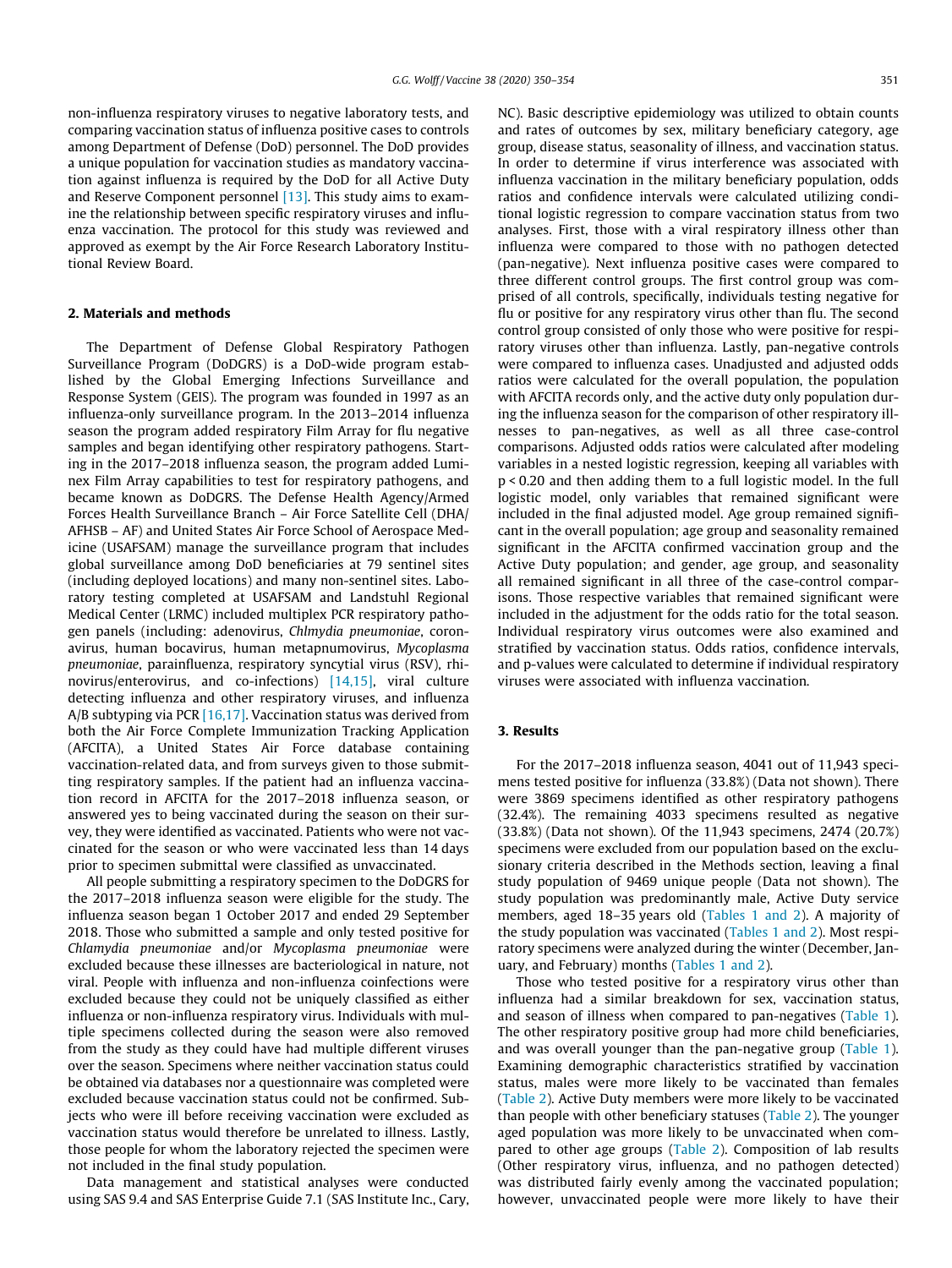<span id="page-2-0"></span>

| Table T                         |  |  |
|---------------------------------|--|--|
| Demographics by disease status. |  |  |

|                           |                             | Respiratory Virus Positive<br>$(n = 2880)$ | No Pathogen Detected<br>$(n = 3240)$ |  |  |
|---------------------------|-----------------------------|--------------------------------------------|--------------------------------------|--|--|
|                           |                             | $N$ (column %)                             | N (column %)                         |  |  |
|                           | Sex                         |                                            |                                      |  |  |
|                           | Male                        | 1576 (54.7)                                | 1770 (54.6)                          |  |  |
|                           | Female                      | 1304 (45.3)                                | 1470 (45.4)                          |  |  |
|                           | <b>Beneficiary Category</b> |                                            |                                      |  |  |
|                           | Active Duty                 | 1119 (38.8)                                | 1625 (50.1)                          |  |  |
|                           | Child                       | 1212 (42.1)                                | 666 (20.6)                           |  |  |
|                           | Other                       | 97(3.4)                                    | 158 (4.9)                            |  |  |
|                           | Retiree                     | 103(3.6)                                   | 244(7.5)                             |  |  |
|                           | Spouse                      | 308 (10.7)                                 | 485 (15.0)                           |  |  |
|                           | Unknown                     | 41(1.4)                                    | 62(1.9)                              |  |  |
|                           | Age Group                   |                                            |                                      |  |  |
|                           | $0 - 17$                    | 1237 (42.9)                                | 685 (21.1)                           |  |  |
|                           | $18 - 35$                   | 1074 (37.3)                                | 1562 (48.2)                          |  |  |
|                           | $36+$                       | 569 (19.8)                                 | 993 (30.7)                           |  |  |
| <b>Vaccination Status</b> |                             |                                            |                                      |  |  |
|                           | Vaccinated                  | 2050 (71.2)                                | 2441 (75.3)                          |  |  |
|                           | Unvaccinated                | 830 (28.8)                                 | 799 (24.7)                           |  |  |
|                           | Season                      |                                            |                                      |  |  |
|                           | Winter                      | 1770 (61.4)                                | 1921 (59.3)                          |  |  |
|                           | Spring                      | 716 (24.9)                                 | 827 (25.5)                           |  |  |
|                           | Summer                      | 69 (2.4)                                   | 122(3.8)                             |  |  |
|                           | Fall                        | 325 (11.3)                                 | 370 (11.4)                           |  |  |
|                           |                             |                                            |                                      |  |  |

Table 2

Demographics by vaccination status.

|                                                                                                     | Vaccinated (n = 6541)                                                       | Not Vaccinated $(n = 2928)$                                               |
|-----------------------------------------------------------------------------------------------------|-----------------------------------------------------------------------------|---------------------------------------------------------------------------|
| Sex<br>Male<br>Female                                                                               | 3916 (59.9)<br>2625 (40.1)                                                  | 1310 (44.7)<br>1618 (55.3)                                                |
| <b>Beneficiary Category</b><br><b>Active Duty</b><br>Child<br>Other<br>Retiree<br>Spouse<br>Unknown | 2516 (55.3)<br>1597 (24.4)<br>181(2.8)<br>403(6.1)<br>654 (10.0)<br>90(1.4) | 247 (8.4)<br>1469 (50.2)<br>237(8.1)<br>272(9.3)<br>616 (21.0)<br>87(3.0) |
| Age Group<br>$0 - 17$<br>$18 - 35$<br>$36+$                                                         | 1616 (24.7)<br>3007 (46.0)<br>1918 (29.3)                                   | 1522 (52.0)<br>627 (21.4)<br>779 (26.6)                                   |
| Disease Status<br>Other Respiratory Virus<br>Influenza<br>No Pathogen Detected                      | 2050 (31.3)<br>2050 (31.3)<br>2441 (37.4)                                   | 830 (28.3)<br>1299 (44.4)<br>799 (27.3)                                   |
| Season<br>Winter<br>Spring<br>Summer<br>Fall                                                        | 4327 (66.2)<br>1644 (25.1)<br>165(2.5)<br>405(6.2)                          | 1912 (65.3)<br>548 (18.7)<br>45(1.5)<br>423 (14.5)                        |

specimen resulted as influenza (Table 2). Winter was the predominate season for illness and specimen testing (Table 2). Among the study population, 4549 people had AFCITA vaccination records (48.0%) while 4920 people self-reported vaccination status via questionnaire (52.0%) (Data not shown).

Examining the population with other respiratory viruses and no virus detected, those who were vaccinated had 19% lower unadjusted odds (95% CI: 0.72, 0.91) of having other respiratory viruses compared to those who were unvaccinated [\(Table 3\)](#page-3-0). After adjusting for age group, the odds were 3% lower (95% CI: 0.86, 1.09) of having other respiratory viruses in the vaccinated population ([Table 3\)](#page-3-0). The unadjusted (data not shown) were statistically significant; however, the adjusted odds did not remain statistically

significant ( $p = 0.60$ ) [\(Table 3\)](#page-3-0). Since self-reported vaccination status may not be accurate and may bias results, those with AFCITA confirmed vaccination were examined exclusively. Those who were vaccinated according AFCITA records had 5% lower unadjusted odds (95% CI: 0.68, 1.34) of having other respiratory viruses compared to those who were unvaccinated [\(Table 3\)](#page-3-0). Adjusting for age group and seasonality increased the odds to 23% higher (95% CI: 0.86, 1.76) of having other respiratory viruses in the vaccinated population [\(Table 3\)](#page-3-0). Neither the unadjusted odds (data not shown) nor the adjusted odds ( $p = 0.24$ ) in the AFCITA population were significant. Virus interference was also examined among Active Duty only for the 2017–2018 season. Those who were vaccinated had slightly lower unadjusted odds (OR: 0.97, 95% CI: 0.73, 1.29) of having other respiratory viruses compared to those who were unvaccinated ([Table 3\)](#page-3-0). After adjusting for age and season, these odds increased to a 20% higher odds (95% CI: 0.89, 1.61) of having other respiratory viruses in the vaccinated population; however, the unadjusted (data not shown) and adjusted  $(p = 0.24)$  odds ratios were not statistically significant [\(Table 3\)](#page-3-0).

Both the unadjusted and adjusted odds of influenza were significantly lower in the vaccinated population for all three of the control groups [\(Table 4\)](#page-3-0). The adjusted ORs ranged from 0.46 (pan-negative comparison) to 0.51 (non-influenza virus positive comparison) [\(Table 4\)](#page-3-0). The 95% CI for the adjusted ORs of all three comparison groups overlapped and no differences were detected among each control group when compared to influenza cases.

The odds of testing positive for individual respiratory viruses by vaccination status were also examined ([Table 5](#page-3-0)). The influenza vaccine was sufficient at protecting all influenza virus results tested for at a significant level except two (Influenza B Victoria and Influenza coinfections) ([Table 5](#page-3-0)). Both Influenza B Victoria and Influenza coinfections had reduced odds in the vaccinated cohort, but not at significant levels [\(Table 5\)](#page-3-0). Examining noninfluenza viruses specifically, the odds of both coronavirus and human metapneumovirus in vaccinated individuals were significantly higher when compared to unvaccinated individuals  $(OR = 1.36$  and 1.51, respectively) [\(Table 5](#page-3-0)). Conversely, all other non-influenza respiratory viruses had decreased odds in the vaccinated population, including significantly decreased odds ratios in vaccinated people with parainfluenza, RSV, and non-influenza virus coinfections ([Table 5\)](#page-3-0). Additionally, the odds ratio in the no pathogen detected cohort was significantly higher in vaccinated versus unvaccinated individuals ( $OR = 1.51$ ) [\(Table 5](#page-3-0)).

#### 4. Discussion

Examining 6120 people with respiratory viruses other than influenza and pan-negative results who submitted a respiratory specimen for laboratory testing to the DoDGRS team, those who received an influenza vaccine had a decreased risk of having other respiratory pathogens identified compared to the unvaccinated group. One study in the United States found similar results [\[12\].](#page-4-0) The study found influenza vaccination was not associated with detection of non-influenza respiratory viruses [\[12\]](#page-4-0). Additionally, the laboratory data in our study showed increased odds of coronavirus and human metapneumovirus in individuals receiving influenza vaccination. The study finding similar results to our study found no association between influenza vaccination and RSV, adenovirus, human metapneumovirus, rhinovirus or coronavirus [\[12\].](#page-4-0) The same study did find a significant association between parainfluenza and influenza vaccination, but the association was in opposite directions when comparing children and adults  $[12]$ . In our disease specific investigation, virus interference trends were noticed for coronavirus and human metapneumovirus; however, two specific respiratory viruses (parainfluenza and RSV) showed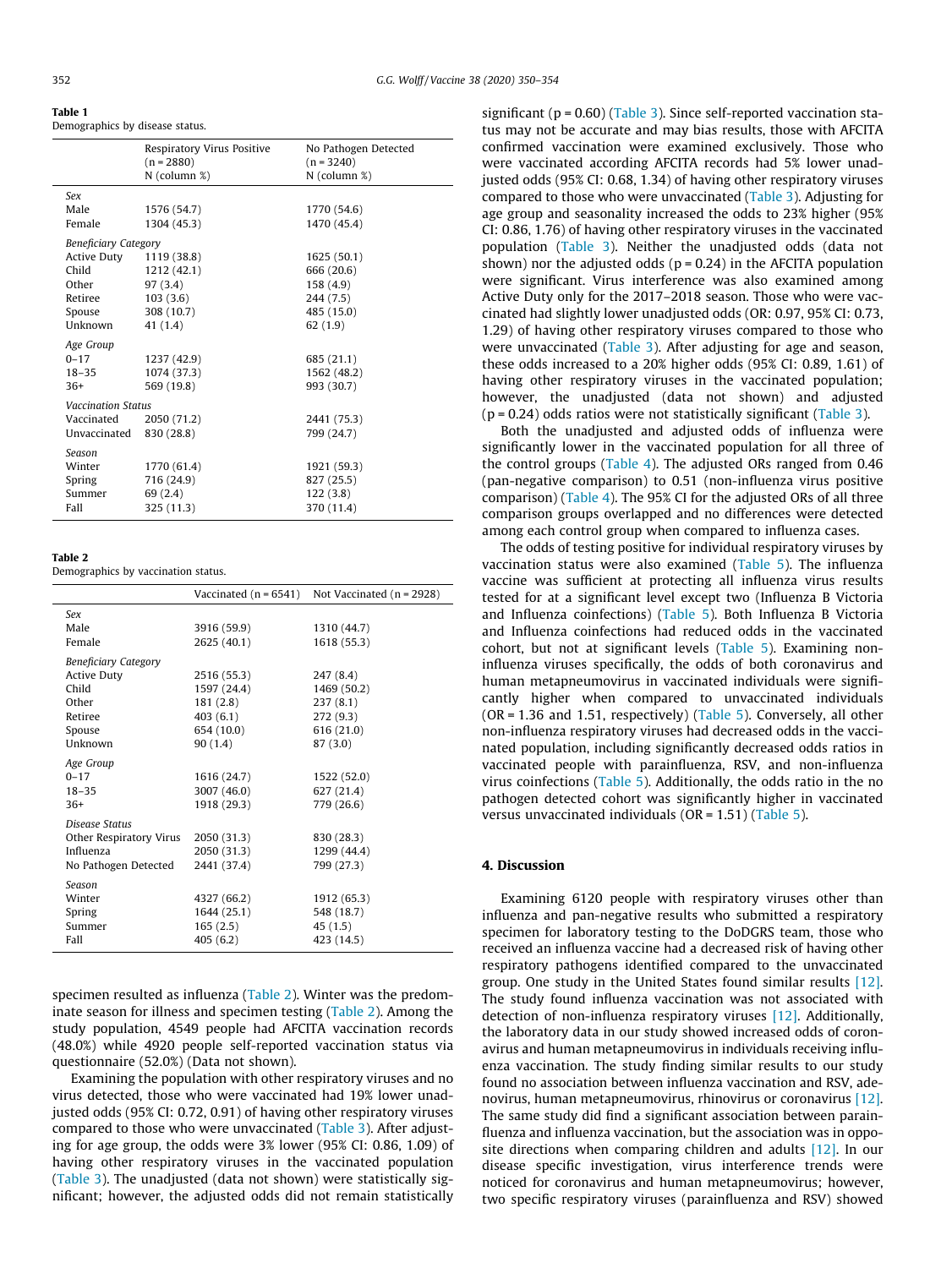### <span id="page-3-0"></span>Table 3

Virus interference odds ratio 2017–2018 influenza season.

| <b>Total Population</b>                                           |                           |                                |                        |                      |                     |
|-------------------------------------------------------------------|---------------------------|--------------------------------|------------------------|----------------------|---------------------|
|                                                                   | Other Respiratory Viruses | Pan-Negative Respiratory Virus | Unadjusted OR (95% CI) | Adjusted OR (95% CI) | Adjusted OR p-Value |
| Vaccinated<br>Unvaccinated                                        | 2050<br>830               | 2441<br>799                    | 0.81(0.72, 0.91)       | $0.97(0.86, 1.09)^*$ | 0.60                |
| <b>AFCITA Confirmed Vaccination</b><br>Vaccinated<br>Unvaccinated | 1417<br>51                | 2979<br>102                    | 0.95(0.68, 1.34)       | 1.23(0.86, 1.76)     | 0.25                |
| Active Duty Only<br>Vaccinated<br>Unvaccinated                    | 1046<br>73                | 2570<br>174                    | 0.97(0.73, 1.29)       | 1.20(0.89, 1.61)     | 0.24                |
| $\cdots$                                                          |                           |                                |                        |                      |                     |

Adjusted for age group.

Adjusted for age group and seasonality.

#### Table 4

Odds ratios for influenza cases versus controls using different control groups.

| Cases ys All Controls                                                        | Case                 | Control                | Unadjusted OR (95% CI)                     | Adjusted OR (95% CI)"                    | Adjusted OR p-value             |
|------------------------------------------------------------------------------|----------------------|------------------------|--------------------------------------------|------------------------------------------|---------------------------------|
| Vaccinated<br>Unvaccinated                                                   | 2050<br>1299         | 4491<br>1629           | 0.57(0.52, 0.63)                           | 0.48(0.43, 0.52)                         | < 0.0001                        |
| Cases vs Non-influenza Virus Positive Controls<br>Vaccinated<br>Unvaccinated | Case<br>2050<br>1299 | Control<br>2050<br>830 | Unadjusted OR (95% CI)<br>0.64(0.57, 0.71) | Adjusted OR (95% CI)<br>0.51(0.45, 0.57) | Adjusted OR p-value<br>< 0.0001 |
| Cases vs Pan-Negative Controls<br>Vaccinated<br>Unvaccinated                 | Case<br>2050<br>1299 | Control<br>2441<br>799 | Unadjusted OR (95% CI)<br>0.52(0.47, 0.57) | Adjusted OR (95% CI)<br>0.46(0.41, 0.52) | Adjusted OR p-value<br>< 0.0001 |

\*\*\* Adjusted for gender, age group, and season.

### Table 5

Respiratory viruses and odds ratios by vaccination status.

| Virus                           | Vaccinated (%) | Not Vaccinated (%) | OR (95% CI)       | P-Value |
|---------------------------------|----------------|--------------------|-------------------|---------|
| Influenza                       | 2050 (31.3)    | 1299 (44.4)        | 0.57(0.52, 0.63)  | < 0.01  |
| Influenza A                     | 1256 (19.2)    | 741 (25.3)         | 0.70(0.63, 0.78)  | < 0.01  |
| Influenza A H1N1                | 225(3.4)       | 227(7.8)           | 0.42(0.35, 0.51)  | < 0.01  |
| Influenza A H3N2                | 1023(15.6)     | 512 (17.5)         | 0.88(0.78, 0.98)  | 0.02    |
| Influenza B                     | 662 (10.1)     | 474 (16.2)         | 0.58(0.51, 0.66)  | < 0.01  |
| Influenza B Victoria            | 7(0.1)         | 8(0.3)             | 0.39(0.14, 1.08)  | 0.07    |
| Influenza B Yamagata            | 85(1.3)        | 77(2.6)            | 0.49(0.36, 0.67)  | < 0.01  |
| Influenza Coinfection           | 9(0.1)         | 9(0.3)             | 0.45(0.18, 1.13)  | 0.09    |
| Non-Influenza Virus             | 2050 (31.3)    | 830 (28.3)         | 1.15(1.05, 1.27)  | < 0.01  |
| Adenovirus                      | 144(2.2)       | 78 (2.7)           | 0.82(0.62, 1.09)  | 0.17    |
| Coronavirus                     | 507 (7.8)      | 170(5.8)           | 1.36(1.14, 1.63)  | < 0.01  |
| Human Bocavirus                 | 69 (1.1)       | 34 (1.2)           | 0.91(0.60, 1.37)  | 0.64    |
| Human Metapneumovirus           | 335(5.1)       | 101(3.5)           | 1.51(1.20, 1.90)  | < 0.01  |
| No Pathogen Detected            | 2441 (37.3)    | 799 (27.3)         | 1.59 (1.44, 1.75) | < 0.01  |
| Parainfluenza                   | 139(2.1)       | 92(3.1)            | 0.67(0.51, 0.87)  | < 0.01  |
| <b>RSV</b>                      | 369(5.6)       | 202(6.9)           | 0.81(0.68, 0.96)  | 0.02    |
| Rhinovirus/Enterovirus          | 875 (13.4)     | 400 (13.7)         | 0.98(0.86, 1.11)  | 0.71    |
| Non-Influenza Virus Coinfection | 225(3.4)       | 138 (4.7)          | 0.72(0.58, 0.89)  | < 0.01  |

significant protection associated with influenza vaccine receipt, and all others tested (adenovirus, human bocavirus, and rhinovirus/enterovirus) showed protection, although non-significant, associated with vaccination (Table 5).

Additional examination of virus interference was accomplished by assessing the affect that three non-influenza control groups had on vaccine effectiveness ( $N = 9469$ ). The adjusted ORs for the three groups ranged from 0.46 to 0.51, having similar 95% confidence intervals, and accounting for a difference of 5% in vaccine effectiveness. The minute differences among the vaccine effectiveness of all three control groups does not support the virus interference concept.

Test-negative study designs are often utilized to calculate influenza vaccine effectiveness. This type of study recruits subjects who have influenza-like illness, collects a respiratory specimen, performs diagnostic laboratory testing to determine the pathogen, and obtains the individual's vaccination status [\[18–21\].](#page-4-0) The vaccine-associated virus interference phenomenon goes against the basic assumption of the test-negative vaccine effectiveness study, that is, vaccination does not change the risk of infection with other respiratory illness. The results of this study do not support a potential for bias in test-negative influenza vaccine effectiveness studies. In a test-negative study design, patients must be sick with influenza-like illness. Since the population must be ill, if the vaccinated population is more likely to have other respiratory viruses when compared to the non-vaccinated population, then in turn they are less likely to have influenza. Bias introduced in these studies may cause an overestimate of vaccine effectiveness.